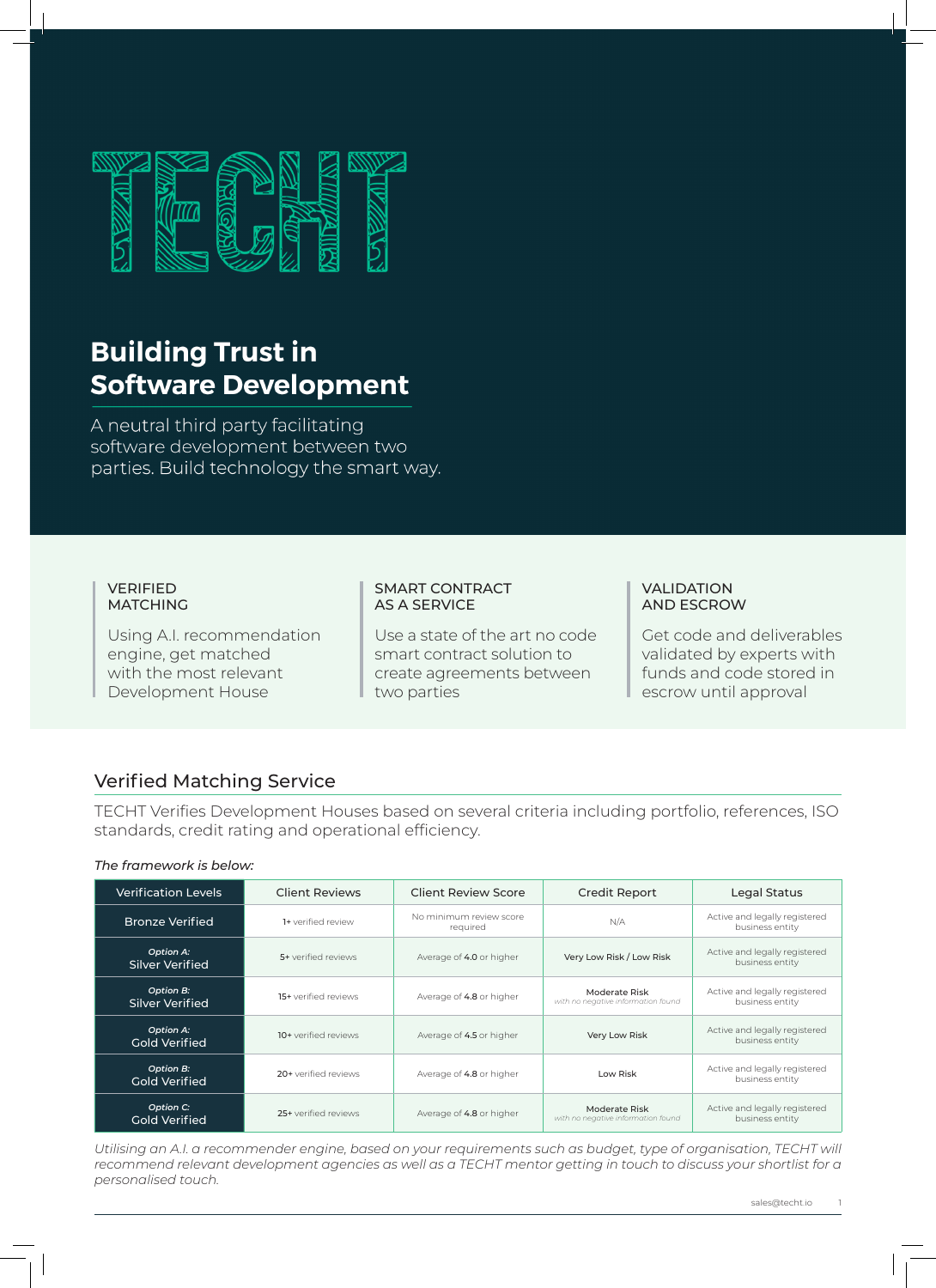

## **Building Trust in Software Development**

### Smart Contract as a Service

TECHT will develop a smart contract to facilitate the agreement between two parties. Deliverables and milestones are added into the contract along with validators. Validators can review deliverables on whether it meets the requirements specification.

The Smart Contract is enforceable under the framework proposed here by LawTech UK to further manage any potential disputes between parties to get a fair result.

Smart Contracts are built run on the Etherum blockchain and are written in Solidity. The following type of Smart Contracts are.

- ERC-20 token contracts
- ERC-721 Smart Contracts

Smart Contracts are:

- Secure: They use cryptography to stop people altering records.
- Transparent: Everyone can see on the blockchain what the smart contract is and what it's being used for.
- Autonomous: They work automatically, so you're not having to wait for someone to push a button.
- Accurate: Because smart contracts are written in code, they don't rely on the grey areas of a language and what words mean.

## Software Validation & Escrow

TECHT will validate code and software delivery alongside expert partners 'techUK' who have been in industry for 30+ years. Software validation takes place that clients can be satisfied that the code delivered to them is an acceptable standard and is fit for purpose.

Software code and funds can be held in escrow until all parties are satisfied with the arrangement.

Validation services include validation whether the code:

- $\Theta$  Is accessible
- Is readable
- Are virus-free
- Licence compliance management analysis
- Code maintainability, sustainability, security and performance

keys/passwords are correct

 $\Theta$  Results of user acceptance testing

 $\Theta$  Is encrypted and associated encryption